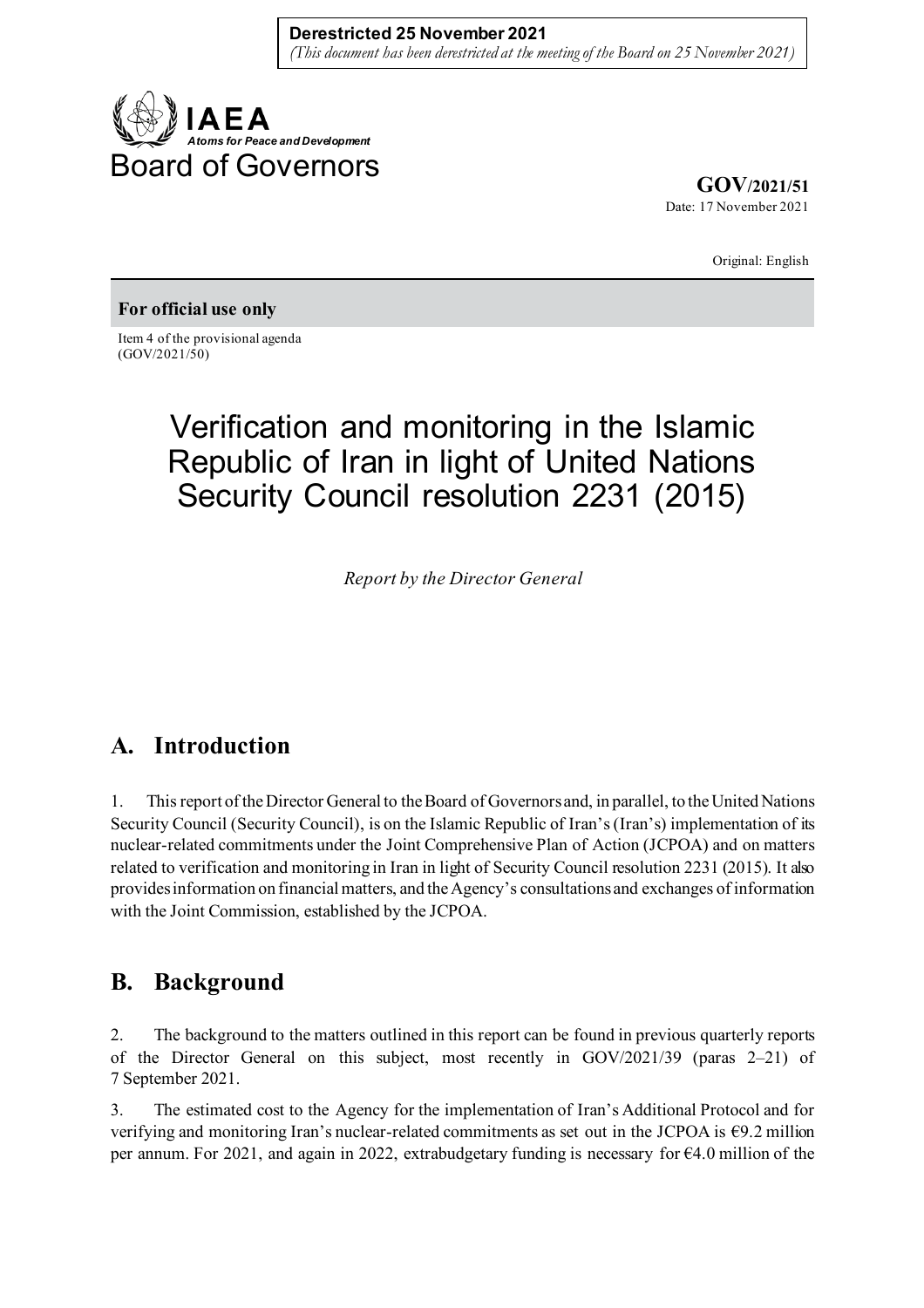$\epsilon$ 9.2 million per annum.<sup>[1](#page-1-0)</sup> As of 11 November 2021,  $\epsilon$ 8.40 million of extrabudgetary funding had been pledged to meet the cost of JCPOA-related activities for 2021, 2022 and beyond.[2](#page-1-1),[3](#page-1-2)

## **C. Agency monitoring and surveillance equipment under JCPOA**

4. Since the Director General's previous quarterly report, the Vice-President of Iran and Head of the Atomic Energy Organization of Iran (AEOI), H.E. Mohammad Eslami, and the Director General met in Tehran on 12 September 2021, following which they issued a Joint Statement (hereinafter "Joint Statement"). [4](#page-1-3) The Joint Statement provided, inter alia, that the "IAEA's inspectors are permitted to service the identified equipment and replace their storage media which will be kept under the joint<sup>[5](#page-1-4)</sup> IAEA and AEOI seals in the Islamic Republic of Iran. The way and the timing are agreed by the two sides". [6](#page-1-5) From 20-22 September 2021, Iran permitted Agency inspectors to service the identified Agency monitoring and surveillance equipment and to replace storage media, at all necessary locations in Iran with the exception of the centrifuge component manufacturing workshop at the TESA Karaj complex (hereinafter "the workshop"), where the Agency was not provided with access. [7](#page-1-6)

5. Iran, during the Board of Governors meeting on 27 September 2021, and subsequently in a letter to the Agency of the same date, indicated for the first time that in its view the equipment related to the workshop was not included in the "servicing" referred to in the Joint Statement and that Iran "didn't accept the Agency's request for access regarding this Complex". According to Iran, the Agency's statement that Iran's decision not to allow Agency access to the workshop was contrary to the agreed terms of the Joint Statement "is not accurate and certainly goes beyond the agreed terms of the Joint Statement".

6. The Director General, during the Board of Governors meeting on 27 September 2021, and the Agency, in a letter to Iran dated 29 September 2021, indicated that the agreement reached on 12 September 2021 did not in any way exclude certain locations and equipment and that it had been very clear in all of the Director General's discussions with the Vice-President of Iran that all of the actions necessary to rectify the situation would be carried out in order to maintain continuity of knowledge.

7. During October 2021, the Agency twice sought access to the workshop to install new cameras and/or to confirm that the production of centrifuge rotor tubes and bellows had not resumed therein. On both occasions, Iran refused to provide access for the reasons stated previously.

<span id="page-1-0"></span><sup>&</sup>lt;sup>1</sup> The cost of the provisional application of Iran's Additional Protocol ( $63.0$  million) and  $62.2$  million for the inspector costs related to the verification and monitoring of Iran's nuclear-related commitments as set out in the JCPOA are being met from the regular budget (GC(63)/2).

<span id="page-1-1"></span><sup>&</sup>lt;sup>2</sup> This funding meets the cost of JCPOA-related activities until early February 2023.

<span id="page-1-2"></span><sup>&</sup>lt;sup>3</sup> The cost implications for the Agency of Iran not implementing the Additional Protocol and its nuclear-related commitments under the JCPOA since 23 February 2021 will be assessed in due course.

<span id="page-1-3"></span><sup>4</sup> GOV/INF/2021/42, para. 5.

<span id="page-1-4"></span><sup>5</sup> The storage media will be kept under Agency seal and AEOI seal.

<span id="page-1-5"></span><sup>6</sup> GOV/INF/2021/42, Annex, para. 3.

<span id="page-1-6"></span><sup>7</sup> GOV/INF/2021/43.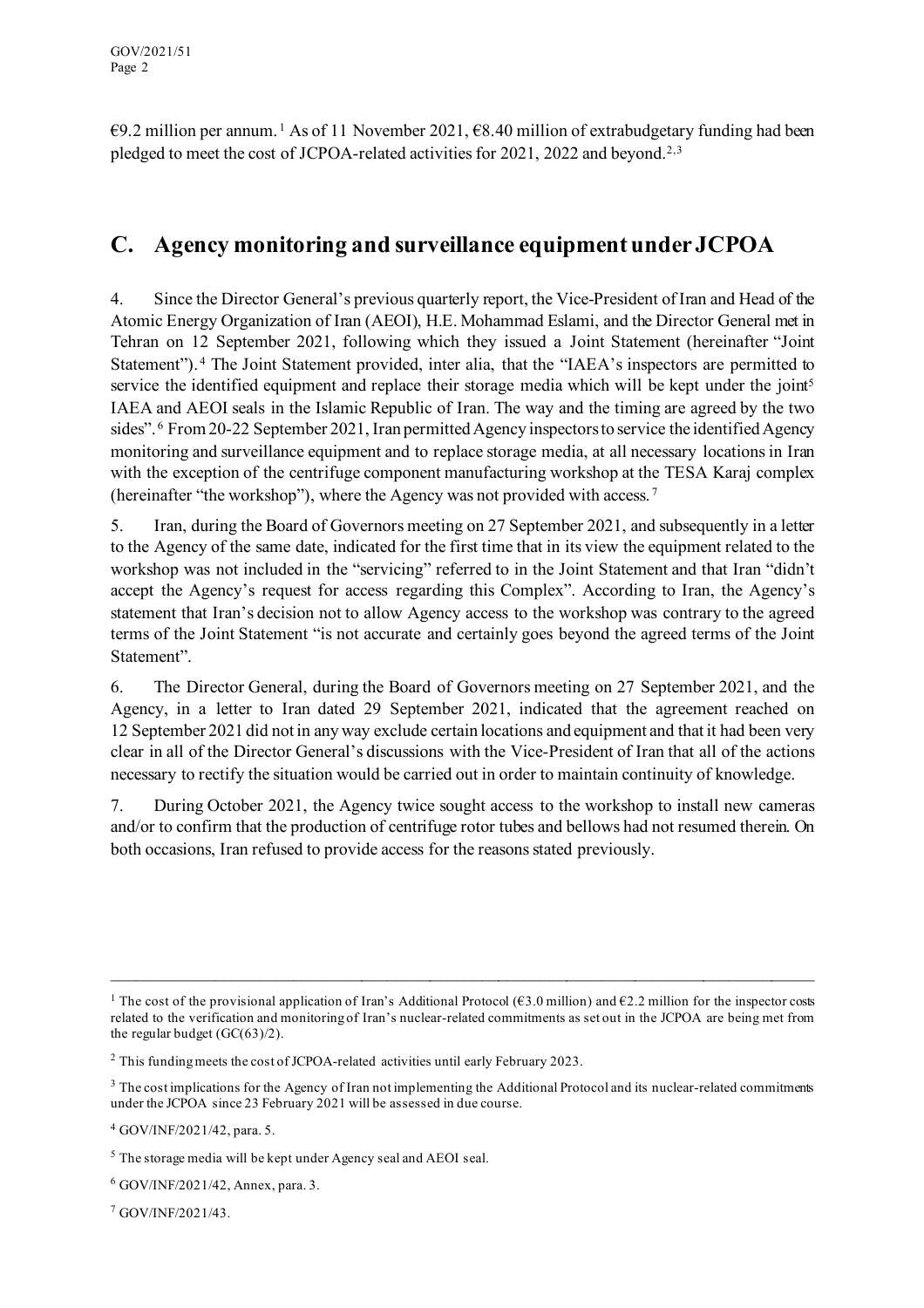8. In response to the Director General's report of 26 September 2021, [8](#page-2-0) Iran provided the Agency with a communication (dated 28 October 2021), which was circulated to Member States, <sup>[9](#page-2-1)</sup> in which Iran, inter alia, reiterated its view that the replacement of Agency cameras at the workshop were not covered by the agreement of 12 September 2021. Iran also stated that any measures taken due to this agreement were not "legal obligations" and "cannot and should not be considered by the Agency as one of its entitlements". Iran informed the Agency that its "security and judicial authorities" were "investigating whether the terrorists have used the Agency cameras to launch an attack on the complex" and requested the Agency to "cooperate in completion of the investigations… including through waiving the cameras immunity to be available for further investigations".

9. Iran has unilaterally interpreted the terms of the Joint Statement to exclude, ex post facto, Agency equipment and locations from the agreement reached on 12 September 2021. The Director General reiterates that Iran's unilateral interpretation is contrary to the agreement, which covered all of the Agency's activities for all identified Agency equipment, and Iranian facilities and locations. The Director General emphasizes that it is indispensable that the agreement covers all facilities and locations in Iran in order to maintain continuity of knowledge and, thereby, for the Agency to be in a position to resume the necessary verification and monitoring activities in Iran in relation to the JCPOA. The Director General categorically rejects the idea that Agency cameras played a role in assisting any third party to launch an attack on the TESA Karaj complex because the cameras, which are commercially available, are verified upon delivery to the Agency and maintained under continuity of knowledge from that moment onwards. While the Director General has not waived the cameras' immunity which is expressly reserved, he has agreed that, if Iran so requested, the Iranian authorities could inspect the cameras in the presence of Agency inspectors.

10. The Agency has not been able to install replacement cameras at the workshop and/or to verify whether the production of centrifuge rotor tubes and bellows has resumed therein. The remnants of the destroyed camera – minus the recording unit and storage media or any fragments thereof – and the three other cameras previously installed in the workshop have been placed under Agency and AEOI seal.

# **D. JCPOA Verification and Monitoring Activities**

11. Between 16 January 2016 (JCPOA Implementation Day) and 23 February 2021, the Agency verified and monitored Iran's implementation of its nuclear-related commitments in accordance with the modalities set out in the JCPOA, [10](#page-2-2) consistent with the Agency's standard safeguards practices, and in an impartial and objective manner. [11](#page-2-3),[12](#page-2-4) Since 23 February 2021, however, the Agency's verification and monitoring activities in relation to the JCPOA have been seriously undermined as a result of Iran's decision to stop the implementation of its nuclear-related commitments under the JCPOA, including the Additional Protocol (see Annex I). The Agency reports the following for the period since the issuance of the Director General's previous quarterly report<sup>[13](#page-2-5)</sup> and three subsequent updates (see Annex II).

 $\_$  , and the contribution of the contribution of the contribution of the contribution of  $\mathcal{L}_\text{max}$ 

<span id="page-2-0"></span><sup>8</sup> GOV/INF/2021/43.

<span id="page-2-1"></span><sup>9</sup> INFCIRC/964, 2 November 2021.

<span id="page-2-2"></span><sup>&</sup>lt;sup>10</sup> Including the clarifications referred to in para. 3 of GOV/2021/39.

<span id="page-2-3"></span> $11$  GOV/2016/8, para. 6.

<span id="page-2-4"></span><sup>&</sup>lt;sup>12</sup> Note by the Secretariat, 2016/Note 5.

<span id="page-2-5"></span><sup>13</sup> GOV/2021/39.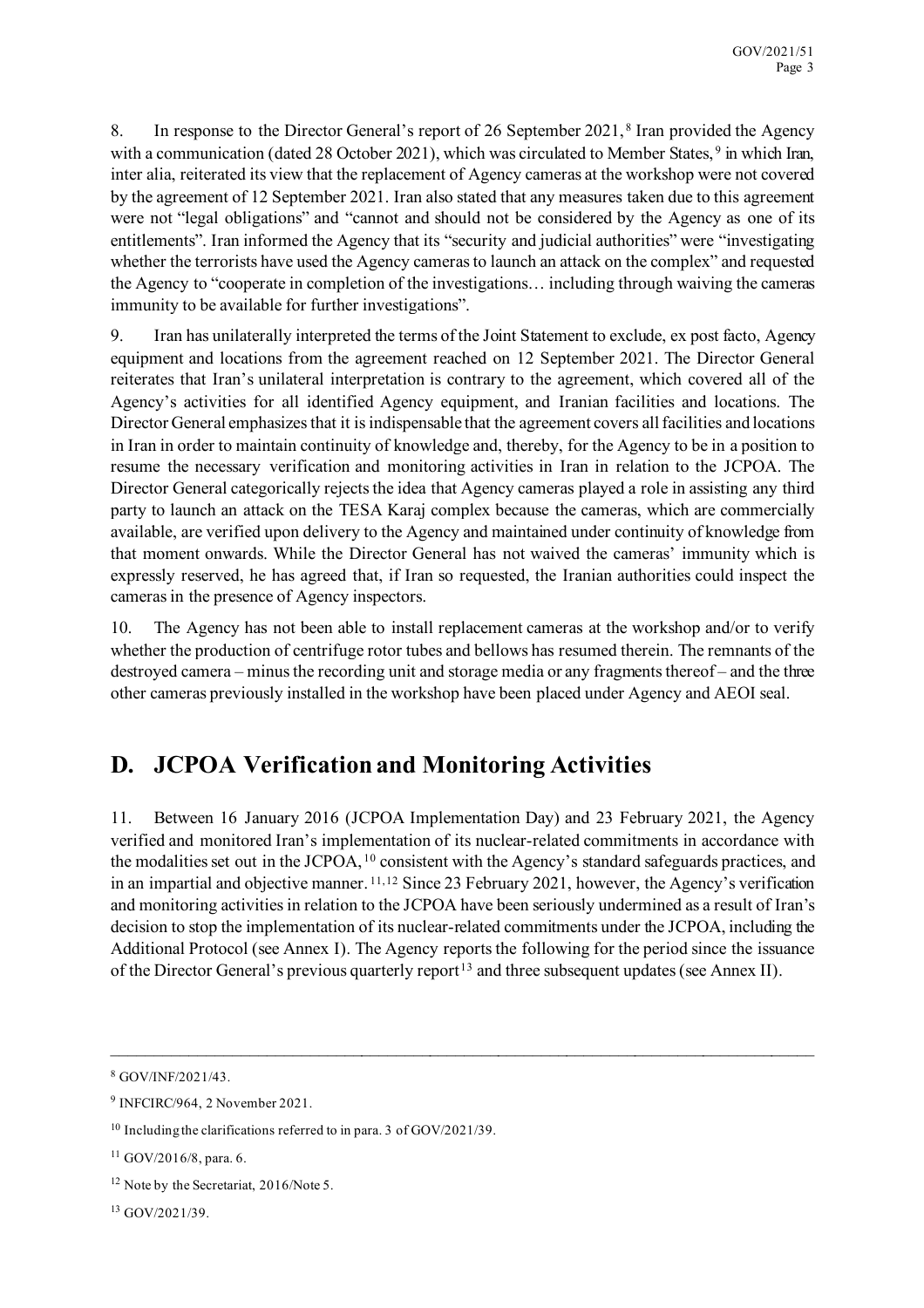### **D.1. Activities Related to Heavy Water and Reprocessing**

12. During a design information verification (DIV) conducted on 10 November 2021, the Agency observed that Iran has not pursued the construction of the Arak heavy water research reactor (IR-40 Reactor) based on its original design. [14,](#page-3-0)[15](#page-3-1),[16,](#page-3-2)[17](#page-3-3) Iran has not produced or tested natural uranium pellets, fuel pins or fuel assemblies specifically designed for the support of the IR-40 Reactor as originally designed. Iran has processed IR-40 scrap pellets<sup>[18](#page-3-4)</sup> in order to recover natural uranium. All existing natural uranium pellets and fuel assemblies have remained in storage under continuous Agency monitoring (paras 3 and 10).<sup>[19](#page-3-5)</sup>

13. Since 23 February 2021, Iran has neither informed the Agency about the inventory of heavy water in Iran and the production of heavy water at the Heavy Water Production Plant (HWPP), [20](#page-3-6) nor allowed the Agency to monitor the quantities of Iran's heavy water stocks and the amount of heavy water produced at the HWPP (para. 15). [21](#page-3-7)

14. Iran has started to process an irradiated LEU mini plate (target) to produce fission Mo-99 at the Molybdenum, Iodine and Xenon Radioisotope Production (MIX) facility. [22](#page-3-8) Iran has not carried out activities related to reprocessing at the Tehran Research Reactor (TRR), the Jaber Ibn Hayan Multipurpose Laboratory (JHL) and the MIX facility or at any of the other facilities it has declared to the Agency (paras  $18$  and  $21$ ).  $23, 24$  $23, 24$  $23, 24$ 

\_\_\_\_\_\_\_\_\_\_\_\_\_\_\_\_\_\_\_\_\_\_\_\_\_\_\_\_\_\_\_\_\_\_\_\_\_\_\_\_\_\_\_\_\_\_\_\_\_\_\_\_\_\_\_\_\_\_\_\_\_\_\_\_\_\_\_\_\_\_\_\_\_\_\_\_\_\_\_\_\_\_

<span id="page-3-3"></span> $17$  During the DIV activities on 10 November 2021, the Agency observed the following routine activities were taking place at this facility: installation of the control room along with instrumentation and control cabinets; and civil construction work on the equipment airlock. The Agency also observed the following other activities: lining of the spent fuel pond with stainless steel plates was complete; modification of the rooms of the primary pumps to accommodate the cooling system pipework was complete; installation of two new heat exchangers and their respective pumps (to replace the previous heat exchangers and pumps for the IR-40 moderator); and the cold commissioning of the secondary cooling system using the IR-40 research reactor equipment had been completed.

<span id="page-3-4"></span><sup>18</sup> The processed IR-40 scrap pellets were produced prior to the JCPOA.

<span id="page-3-5"></span> $19$  Unless otherwise indicated, the paragraph references in parentheses throughout Sections C and D of this report correspond to the paragraphs of 'Annex I – Nuclear-related measures' of the JCPOA.

<span id="page-3-6"></span> $^{20}$  In June 2017, Iran informed the Agency that the "maximum annual capacity of the Heavy Water Production Plant (HWPP) is 20 Tons" (see GOV/2017/35, footnote 12).

<span id="page-3-7"></span> $21$  Based on its analysis of commercially available satellite imagery, the Agency assesses that the HWPP has continued to operate during the reporting period.

<span id="page-3-8"></span><sup>22</sup> During a DIV at the MIX facility on 25 October 2021, the Agency observed that one irradiated target made of uranium enriched up to 20% U-235 was used for testing the Mo-99 production process.

<span id="page-3-10"></span><sup>24</sup> In an updated DIQ for the JHL facility, dated 5 January 2021, Iran had informed the Agency of its research and development (R&D) plan to extract caesium from irradiated targets.

<span id="page-3-0"></span><sup>&</sup>lt;sup>14</sup> The calandria was removed from the reactor and rendered inoperable during preparation for Implementation Day and has been retained in Iran (GOV/INF/2016/1, Arak Heavy Water Research Reactor, paras 3(ii) and 3(iii)).

<span id="page-3-1"></span><sup>&</sup>lt;sup>15</sup> As indicated previously (GOV/2017/24, footnote 10), Iran has changed the name of the facility to the Khondab Heavy Water Research Reactor.

<span id="page-3-2"></span><sup>&</sup>lt;sup>16</sup> On 16 February 2021, the Agency verified that Iran had completed the installation of the refuelling machine (see GOV/2021/10, footnote 17). Iran had indicated previously that this machine was constructed based on the original design and was planned to be adapted to the new design of the reactor (see GOV/2020/41, footnote 17).

<span id="page-3-9"></span><sup>&</sup>lt;sup>23</sup> In an updated DIQ for the MIX facility, dated 9 May 2021, Iran informed the Agency of its plan to extract Mo-99, I-131 and Xe-133 from irradiated natural uranium and low enriched uranium enriched up to 20% U-235 targets (GOV/2021/28, footnote 25).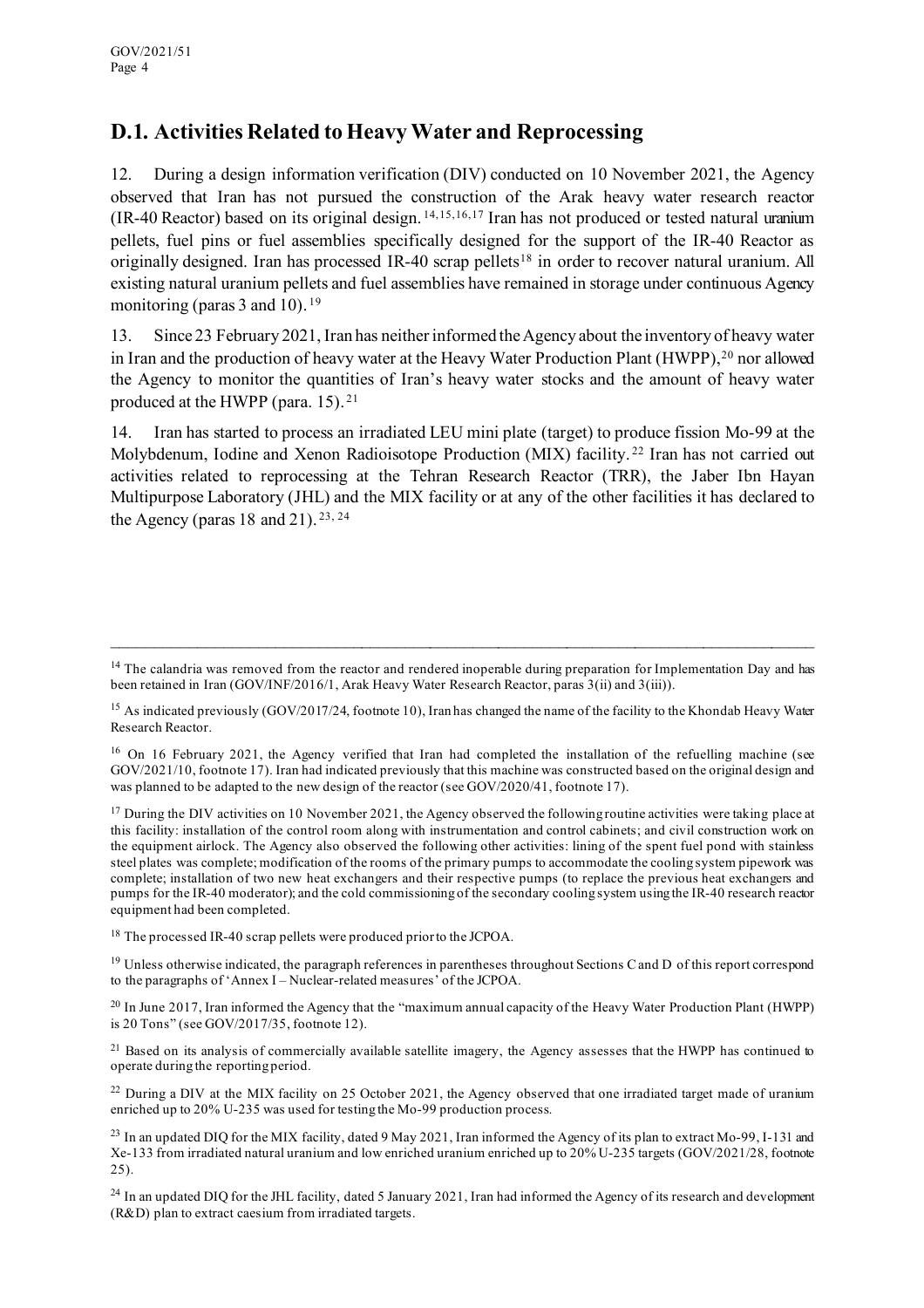### **D.2. Activities Related to Enrichment and Fuel**

15. Iran has continued the enrichment of  $UF_6$  at the Fuel Enrichment Plant (FEP) and the Pilot Fuel Enrichment Plant (PFEP) at Natanz, <sup>[25](#page-4-0)</sup> and at the Fordow Fuel Enrichment Plant (FFEP) at Fordow.<sup>[26](#page-4-1)</sup> As previously reported, Iran has been enriching UF<sub>6</sub> up to 5% U-235 since 8 July 2019<sup>27</sup> (para. 28), has been enriching UF<sub>6</sub> up to 20% U-235 since 4 January 2021, <sup>[28](#page-4-3)</sup> and has been enriching UF<sub>6</sub> up to 60% U-235 since 17 April 2021. [29](#page-4-4) Iran has continued to conduct enrichment activities that are not in line with its long-term enrichment and enrichment research and development (R&D) plan, as provided to the Agency on 16 January 2016 (para. 52).[30](#page-4-5)

16. Since 23 February 2021, the Agency has not had access to the data and recordings collected by its surveillance equipment being used to monitor centrifuges and associated infrastructure in storage (paras 29, 47, 48 and 70).

17. Since 23 February 2021, while the Agency has had regular access to FEP, PFEP and FFEP, it has not been able to perform daily access upon request (paras 51 and 71). In addition, following an incident at FEP on 11 April 2021, due to continuing safety and security concerns, Iran and the Agency agreed to a temporary alternative approach to verify the status of the cascades instead of Agency inspectors accessing the area between the cascades.

#### **D.2.1. FEP**

18. As previously reported, in addition to the 30 cascades of IR-1 centrifuges provided for under the JCPOA (para. 27), Iran intends to install another 19 cascades at FEP – six of IR-1 centrifuges, six of IR-2m centrifuges, six of IR-4 centrifuges, and one of IR-6 centrifuges. [31](#page-4-6)

19. On 13 November 2021, the Agency verified at FEP that between 30 October and 13 November 2021, Iran had installed one of the additional planned cascades of IR-1 centrifuges and completed the installation of sub-headers for the other five planned cascades of IR-1 centrifuges.<sup>[32](#page-4-7)</sup> In total, the Agency verified that 31 cascades of IR-1 centrifuges, [33](#page-4-8) six cascades of IR-2m centrifuges and two cascades of IR-4 centrifuges, were installed to enrich natural UF<sub>6</sub> up to 5% U-235 at FEP, of which 28 IR-1 cascades, six IR-2m cascades and two IR-4 cascades were being fed with natural UF6. The Agency also verified that installation of centrifuges in the remaining four cascades of IR-4 centrifuges, five cascades of IR-1 centrifuges and the single cascade of IR-6 centrifuges, had yet to begin.

20. Since 23 February 2021, the Agency has not had access to the data and recordings collected by

\_\_\_\_\_\_\_\_\_\_\_\_\_\_\_\_\_\_\_\_\_\_\_\_\_\_\_\_\_\_\_\_\_\_\_\_\_\_\_\_\_\_\_\_\_\_\_\_\_\_\_\_\_\_\_\_\_\_\_\_\_\_\_\_\_\_\_\_\_\_\_\_\_\_\_\_\_\_\_\_\_\_

<span id="page-4-5"></span><sup>30</sup> GOV/INF/2019/10, GOV/INF/2019/12, GOV/INF/2019/16, GOV/INF/2020/10 and Section C.3 of this report.

<span id="page-4-6"></span><sup>31</sup> GOV/INF/2020/10, para. 2; GOV/INF/2021/15, para. 2, and GOV/INF/2020/17, para. 2; GOV/INF/2021/19, para. 3, and GOV/INF/2021/27, para. 2; GOV/INF/2021/24, para. 2.

<span id="page-4-7"></span><sup>32</sup> Iran had already installed the headers and sub-headers for all 18 cascade lines of the unit at FEP dedicated to advanced centrifuges, as previously reported (GOV/2020/51, para. 13).

<span id="page-4-0"></span><sup>25</sup> GOV/INF/2019/12, para. 4.

<span id="page-4-1"></span><sup>&</sup>lt;sup>26</sup> Under the JCPOA, "[f]or 15 years the Natanz enrichment site will be the sole location for all of Iran's uranium enrichment related activities including safeguarded R&D" (para. 72).

<span id="page-4-2"></span><sup>27</sup> GOV/INF/2019/9, para. 3.

<span id="page-4-3"></span><sup>28</sup> GOV/INF/2021/2, para. 5.

<span id="page-4-4"></span><sup>&</sup>lt;sup>29</sup> GOV/INF/2021/26, para. 3. According to Iran, fluctuations of the enrichment levels of UF<sub>6</sub> were experienced. This was confirmed by the Agency's analysis of the environmental samples taken on 22 April 2021, which showed an enrichment level of up to 63% U-235 (see GOV/INF/2021/29, para. 7).

<span id="page-4-8"></span><sup>&</sup>lt;sup>33</sup> The 5060 IR-1 centrifuges installed in 30 cascades remained in the configurations in the operating units at the time the JCPOA was agreed, as provided for in the JCPOA (para. 27). The Agency observed that the additional cascade was also using one of the configurations of the aforementioned 30 cascades of IR-1 centrifuges.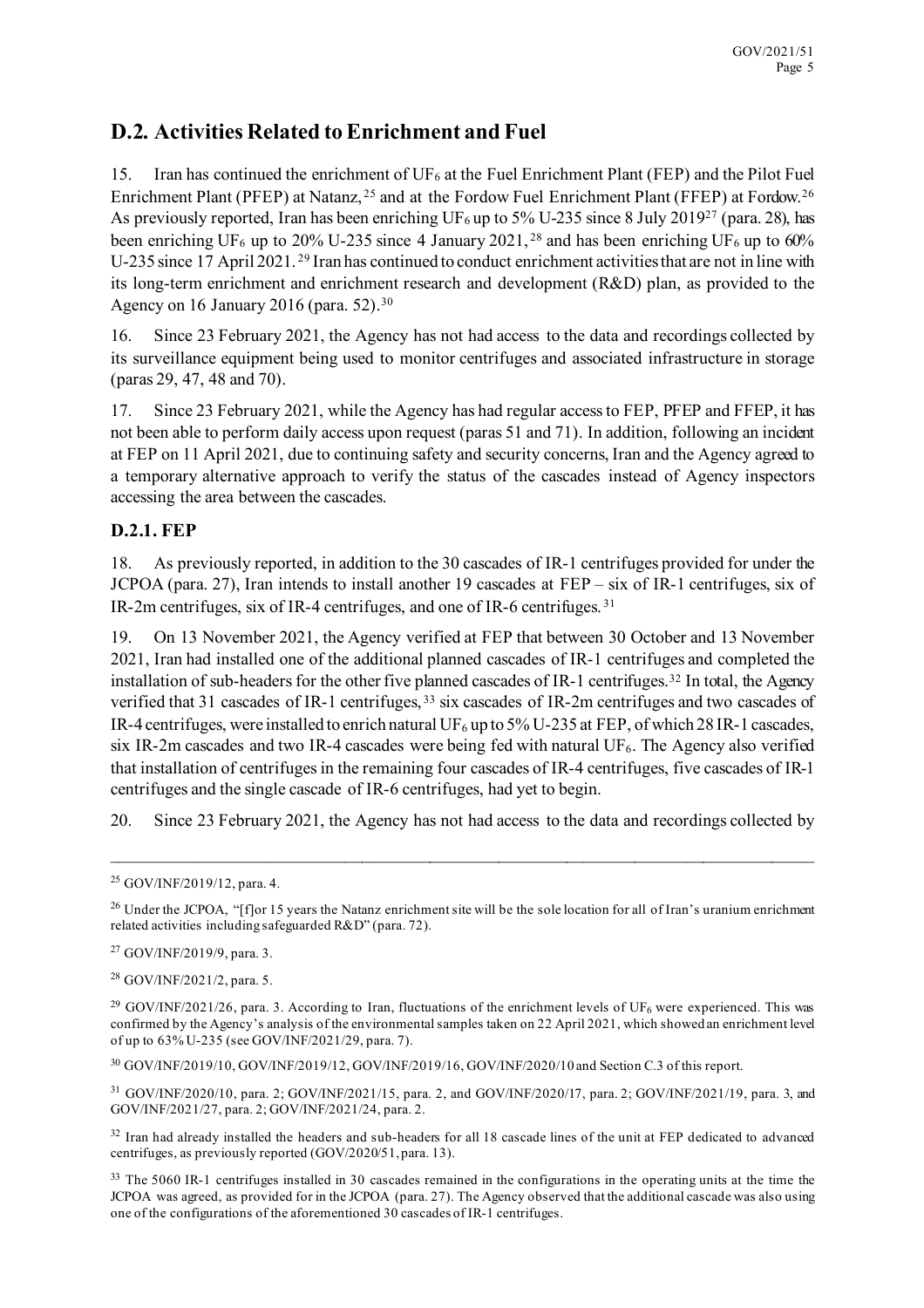its surveillance equipment installed at FEP to monitor any withdrawals by Iran of IR-1 centrifuges from those held in storage (see Section C.3 below) for the replacement of damaged or failed IR-1 centrifuges installed at FEP (para. 29.1).

#### **D.2.2. PFEP**

21. Since the previous quarterly report, Iran has not progressed further with the planned transfer of its enrichment R&D activities to a segregated area of Building A1000 at FEP, to create a new area of PFEP (paras 27 and 40–42).<sup>[34](#page-5-0)</sup> As previously reported,<sup>[35](#page-5-1)</sup> the Agency verified that Iran has completed installation of sub-headers for 18 cascades for R&D activities in this new, segregated area of PFEP. On 8 November 2021, the Agency verified that there had been very limited progress in the installation of the infrastructure for these 18 cascades during this reporting period.

22. The following is reported regarding the R&D activities involving R&D lines 1–6 in the original area of PFEP (paras 32–42):

- **R&D lines 1, 4 and 6:** As previously reported, [36](#page-5-2) on 17 April 2021, the Agency verified that Iran had begun the production of UF<sub>6</sub> enriched up to 60% U-235. As previously reported,<sup>[37](#page-5-3)</sup> on 14 August 2021, the Agency verified that Iran had implemented modifications to "the operating lines" for a new mode of production of  $UF_6$  enriched up to 60% U-235. Since then, the cascades in R&D production lines 4 and 6 have been fed with  $UF_6$  enriched up to 5% U-235 to produce UF<sub>6</sub> enriched up to 60% U-235 (combined product of lines 4 and 6) and enriched up to 5% U-235 (product of line 1 while being fed with tails from lines 4 and 6). On 8 November 2021, the Agency verified that Iran was continuing to feed UF<sub>6</sub> enriched up to 5% U-235 into the two cascades in R&D production lines 4 and 6, comprising up to 164 IR-4 and up to 164 IR-6 centrifuges, respectively, to produce  $UF_6$  enriched up to 60% U-235 and feeding the tails produced from these two cascades into the cascade of IR-5 and IR-6s centrifuges in R&D production line 1 to produce  $UF_6$  enriched up to 5% U-235.
- **R&D lines 2 & 3:** As previously reported, [38](#page-5-4) an updated design information questionnaire (DIQ) for PFEP described the following new modes of operation in R&D line 2: single centrifuges, intermediate cascades of up to 10 centrifuges and intermediate cascades of up to 20 centrifuges, would be fed with uranium enriched up to 5% U–235 or uranium enriched up to 20% U–235. In both cases, the product and tails streams would be re-combined and no product would be collected. Between 25 October and 8 November 2021, the Agency verified that Iran was feeding  $UF_6$  enriched up to 20% U-235 into one single IR-6<sup>[39](#page-5-5)</sup> centrifuge, one cascade of up to ten IR-6 centrifuges and one single IR-4 centrifuge in R&D line 2 and that the resulting product and tails streams were being re-combined. On 8 November 2021, the Agency verified that Iran was feeding UF<sub>6</sub> enriched up to 20% U-235 into a single IR-4 centrifuge and a cascade of seven IR-6 centrifuges in R&D line 2 and that the resulting product and tails streams were being re-combined. The other single centrifuges and the small and intermediate cascades in R&D line 2 were not being fed at that time. In a letter dated 16 November 2021, Iran informed the Agency that the new modes of operation in R&D line 2 had "finished", and that it intended to "remove the temporary feeding set up" and return to the "former process condition".

 $\_$  , and the contribution of the contribution of the contribution of the contribution of the contribution of  $\mathcal{L}$ 

<span id="page-5-0"></span><sup>34</sup> GOV/INF/2020/15, para. 2.

<span id="page-5-1"></span><sup>35</sup> GOV/2021/10, para. 22.

<span id="page-5-2"></span><sup>36</sup> GOV/INF/2021/26, para. 3.

<span id="page-5-3"></span><sup>37</sup> GOV/INF/2021/40, para. 4.

<span id="page-5-4"></span><sup>38</sup> GOV/INF/2021/44, para. 3.

<span id="page-5-5"></span><sup>39</sup> GOV/INF/2021/44, para.5.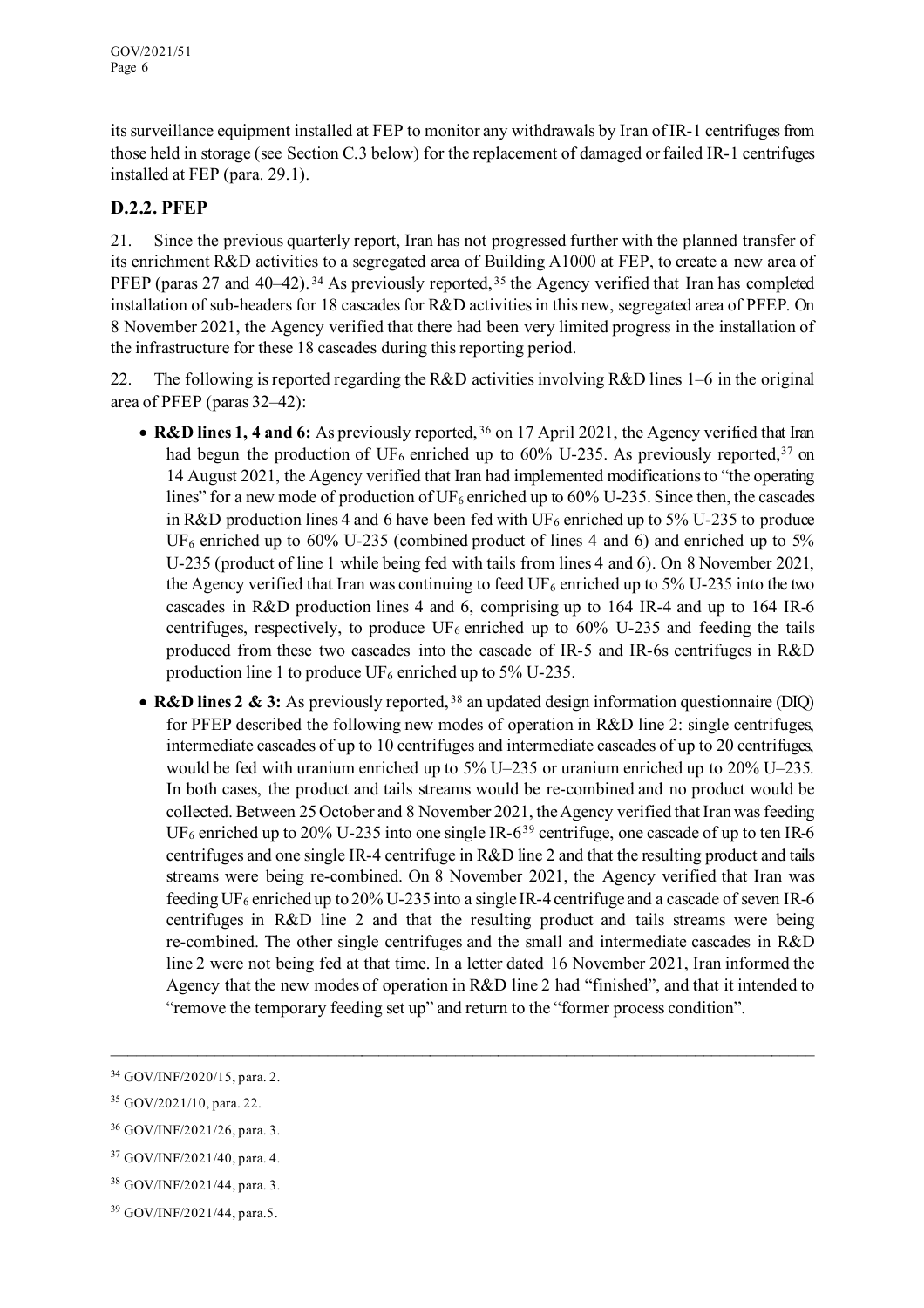R&D line 2 (until 23 October 2021) and R&D line 3 (throughout the reporting period) continued to accumulate uranium enriched up to  $2\%$  U-235 through feeding natural UF<sub>6</sub>. On 8 November 2021, the Agency verified that Iran had been using, for this purpose, single cascades of up to: nine IR-4 centrifuges; five IR-5 centrifuges; five IR-6 centrifuges, (two cascades of) ten IR-6 centrifuges; 19 IR-6 centrifuges; and ten IR-s centrifuges. The following single centrifuges were being tested with natural  $UF<sub>6</sub>$  but not accumulating enriched uranium: two IR-2m centrifuges, one IR-4 centrifuge; two IR-5 centrifuges; one IR-6 centrifuge; two IR-6s centrifuges; one IR-7 centrifuge; one IR-8 centrifuge; one IR-8B centrifuge; and one IR-9 centrifuge.

• **R&D line 5:** On 8 November 2021, the Agency verified that Iran was feeding natural UF $_6$  into an intermediate cascade of 18 IR-1 centrifuges and an intermediate cascade of 33 IR-2m centrifuges in R&D line 5 to produce uranium enriched up to 2% U-235.

#### **D.2.3. FFEP**

23. As previously reported, Iran began to enrich UF<sub>6</sub> (para. 45) in one wing (Unit 2) of the facility in November 2019[40](#page-6-0) and, since January 2020, has been using a total of six cascades, containing up to 1044 IR-1 centrifuges, to enrich UF<sub>6</sub> (para. 46).<sup>[41](#page-6-1)</sup> In January 2021, Iran reconfigured these six cascades as three sets of two interconnected cascades and began feeding  $UF_6$  enriched up to 5% U-235 into the process to start the production of UF<sub>6</sub> enriched up to 20% U-235.<sup>[42](#page-6-2)</sup> Iran then informed the Agency that it planned to use eight cascades to enrich uranium in Unit 2 at FFEP as follows:  $43$  two cascades of IR-6 centrifuges would be fed with natural UF<sub>6</sub> to produce UF<sub>6</sub> enriched up to 5% U-235 to directly feed the three sets of two interconnected cascades of IR-1 centrifuges to produce UF<sub>6</sub> enriched up to 20% U-235.

24. As previously reported, in July 2021, Iran provided the Agency with an updated DIQ for FFEP which described a new configuration of the two cascades of IR-6 centrifuges that would either be fed with natural UF<sub>6</sub> to produce UF<sub>6</sub> enriched up to 5% U-235 or with UF<sub>6</sub> enriched up to 5% U-235 to produce  $UF_6$  enriched up to 20% U-235.<sup>[44](#page-6-4)</sup>

25. On 4 October 2021, the Agency verified that Iran had completed the installation of new subheaders for one cascade of IR-6 centrifuges. This modification will enable Iran to change the operating configuration of the cascade more easily. In a letter dated 5 October 2021, Iran informed the Agency of a new DIQ update for the facility. On 12 October 2021, the Agency examined the updated DIQ in which Iran declared that the second cascade of IR-6 centrifuges would remain in its original, fixed configuration.

26. On 9 November 2021, the Agency verified that: Iran was using up to 1044 IR-1 centrifuges in three sets of two interconnected cascades to enrich uranium up to 20% U-235; [45](#page-6-5) 166 IR-6 centrifuges were installed in the cascade with unmodified sub-headers and a cylinder containing  $UF_6$  enriched up to 2% U-235 was connected for passivation purposes (whereby the tails and product are recombined);

 $\_$  , and the contribution of the contribution of the contribution of the contribution of  $\mathcal{L}_\text{max}$ 

<span id="page-6-0"></span><sup>40</sup> GOV/2019/55, para. 15.

<span id="page-6-1"></span><sup>41</sup> GOV/2020/5, para. 17.

<span id="page-6-2"></span><sup>42</sup> GOV/INF/2021/2, para. 5.

<span id="page-6-3"></span><sup>43</sup> GOV/INF/2021/9, para. 3.

<span id="page-6-4"></span><sup>44</sup> GOV/2021/39, para. 37.

<span id="page-6-5"></span><sup>45</sup> GOV/2021/10, para. 26.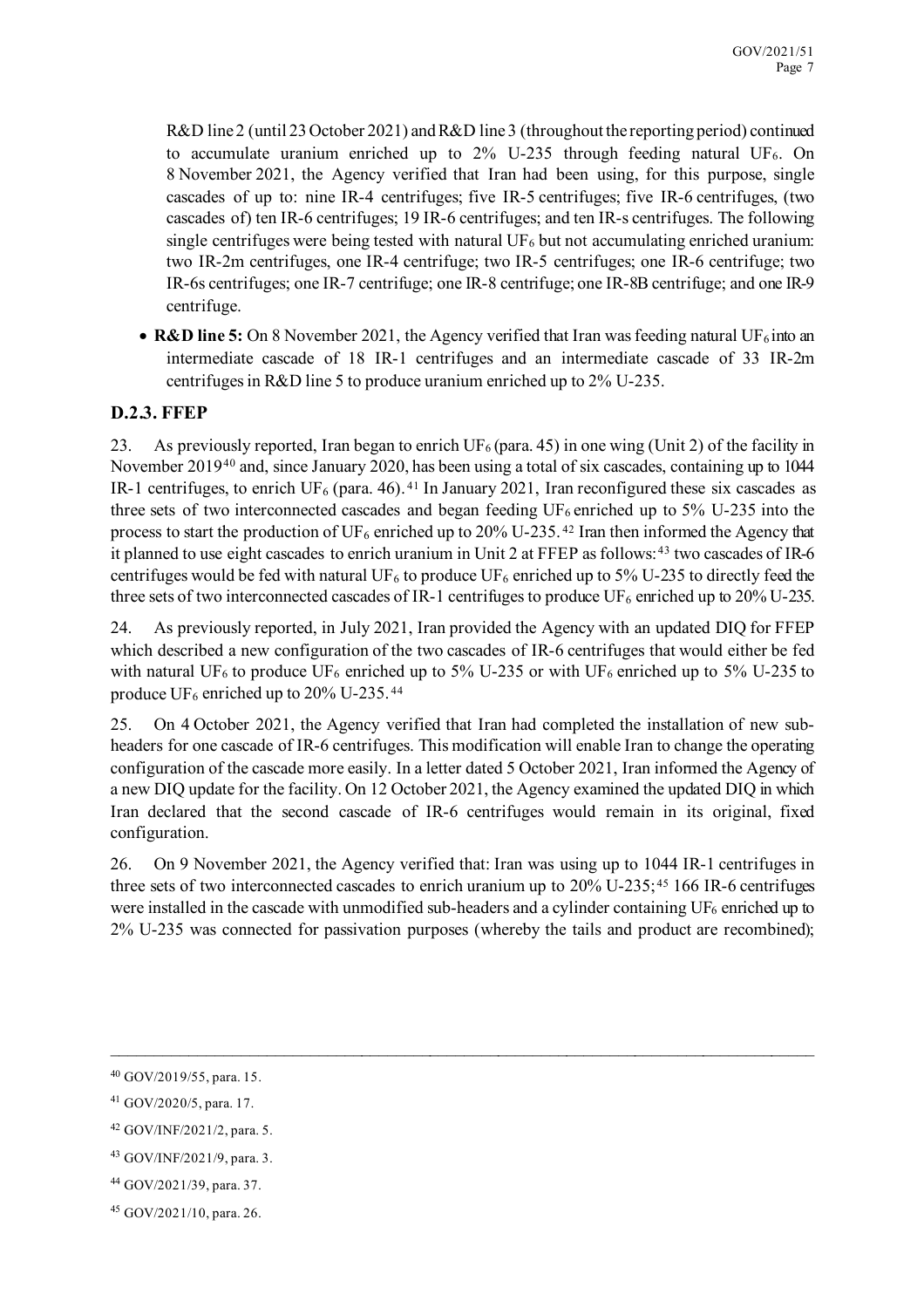23 IR-6 centrifuges were installed in the cascade with modified sub-headers; one IR-1 centrifuge was installed in a single position. [46](#page-7-0)

#### **D.2.4. FPFP**

27. The Agency verified on 26 June 2021 and on 19 July 2021 the receipts at FPFP of 16.6 kg of uranium and 16.4 kg of uranium in the form of UF<sub>6</sub> enriched up to 20% U-235 from PFEP, for the purpose of producing fuel assemblies<sup>[47](#page-7-1)</sup> for the TRR, according to both the original design and the new silicide design. [48](#page-7-2)

28. As previously reported, Iran informed the Agency that that the new uranium silicide TRR fuel would be produced through a three-stage process. On 26 October 2021, the Agency verified that the installation of the equipment for the first stage of the process, i.e. production of  $UF_4$  from  $UF_6$ , while almost complete, had not progressed since the previous quarterly report.

29. As previously reported, on 28 June 2021, Iran informed the Agency about a four-step process by which it intended to produce the new TRR fuel for R&D purposes, which included, the use of natural uranium, depleted uranium and uranium enriched up to 20% U-235.[49](#page-7-3)

30. In July 2021, the Agency verified that Iran had transferred, from FPFP to UCF, small batches of uranium in the form of AUC enriched up to 20% U-235, which had been produced from  $UO_2F_2$  for the conversion to UO<sub>2</sub> enriched up to 20% U–235 at the R&D laboratory of UCF. The Agency verified all the batches of  $UO_2$  enriched up to 20% U-235 produced at UCF before their transfer to the R&D laboratory of FPFP, where the  $UO<sub>2</sub>$  had been converted to UF<sub>4</sub> and then to uranium metal.<sup>[50](#page-7-4)</sup> On 14 August 2021, the Agency verified the first uranium metal sample at FPFP.

31. In this reporting period, Iran has continued to conduct R&D activities on the new TRR fuel using natural uranium, depleted uranium and uranium enriched up to 20% U-235. On 25 October 2021, the Agency verified that Iran had produced two batches of uranium silicide containing 0.43 kg of uranium enriched up to 20% U-235 and on 2 November 2021, the Agency verified that Iran had completed the four-stage process to produce the new fuel for TRR and had manufactured two fuel plates using uranium silicide containing 0.25 kg of uranium enriched up to 20% U–235, which had yet to undergo quality control.

32. As previously reported, [51](#page-7-5) in April 2021, the Agency verified at FPFP that Iran had dissolved six unirradiated, scrap fuel plates for the TRR containing 0.43 kg of uranium enriched up to 20% U-235, from which a uranyl nitrate solution was extracted and converted into ammonium uranyl carbonate (AUC) (paras 58 and 60). <sup>[52](#page-7-6)</sup> The AUC was then converted into  $U_3O_8$  powder. In April 2021, the Agency verified that 28 targets were produced using the aforementioned  $U_3O_8$  powder containing uranium enriched up to 20% U–235, of which 26 had been shipped to the MIX facility. In May 2021, the Agency verified that Iran repeated the same operation with an additional unirradiated scrap fuel plate for the TRR containing 0.08 kg of uranium enriched up to 20% U-235 and verified an additional 22 targets containing uranium enriched up to 20% U–235. The Agency also verified that the total of 50 targets

<span id="page-7-0"></span><sup>46</sup> On 29 January 2018, Iran provided the Agency with updated design information for FFEP, which included a temporary setup for a single IR-1 centrifuge position for "separation of stable isotopes" in Unit 2 (see GOV/2018/7, footnote 19).

<span id="page-7-1"></span><sup>&</sup>lt;sup>47</sup> A standard fuel assembly comprises 19 fuel plates and a control fuel assembly comprises 14 fuel plates.

<span id="page-7-2"></span><sup>48</sup> GOV/INF/2021/36, para. 4.

<span id="page-7-3"></span><sup>49</sup> GOV/INF/2021/36, para. 5.

<span id="page-7-4"></span><sup>50</sup> JCPOA, 'Annex I – Nuclear-related measures', paras 24 and 26.

<span id="page-7-5"></span><sup>51</sup> GOV/INF/2021/21, paras 2 and 3.

<span id="page-7-6"></span><sup>&</sup>lt;sup>52</sup> See also the decision of the Joint Commission of 6 January 2016 (INFCIRC/907).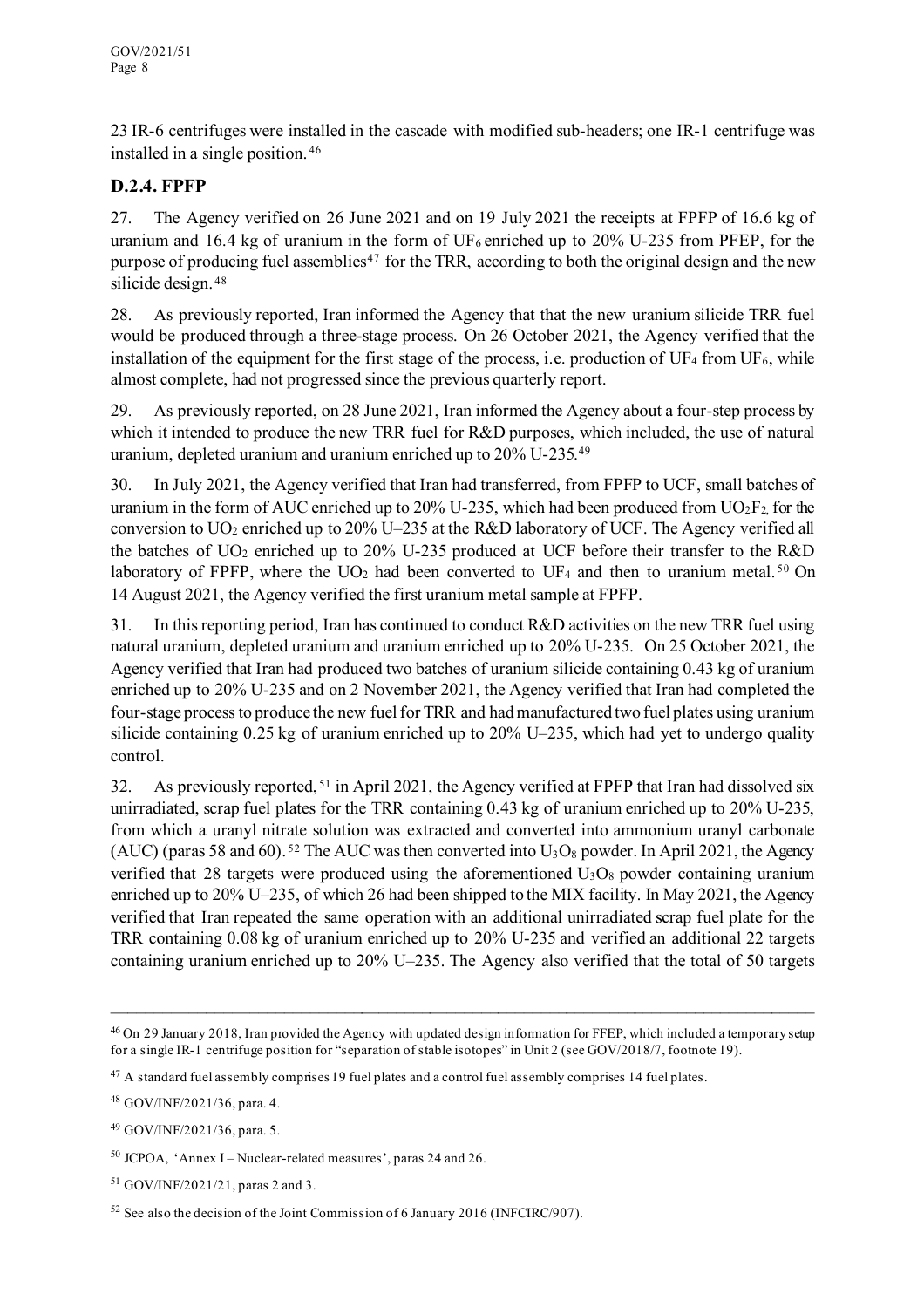contained 330 g of uranium enriched up to  $20\%$  U-235.<sup>[53](#page-8-0)</sup> Between May and August 2021, ten additional targets, containing 75 g of uranium enriched up to 20% U-235, were produced and shipped to the MIX facility.

33. On 3 November 2021, the Agency verified that no new targets made of uranium enriched up to 20% U-235 had been produced during this reporting period.

34. On 3 November 2021, the Agency verified that Iran had produced 17 fuel assemblies for the TRR, four of which had already been transferred to the TRR.

### **D.2.5. UCF**

35. As previously reported, in April 2021, Iran provided the Agency with an updated DIQ for UCF in which Iran informed the Agency that it was starting to install equipment for the production of uranium metal. In May 2021, the Agency verified that installation of the equipment had been completed and that it was ready to operate with either natural or depleted uranium, although nuclear material had yet to be introduced into the production area. On 31 October 2021, the Agency verified that no nuclear material had been introduced into the production area.

#### **D.2.6. TRR**

36. On 23 October 2021, the Agency verified that all previously irradiated TRR fuel elements in Iran had a measured dose rate of no less than 1 rem/hour (at one metre in air), except one single irradiated fuel plate.<sup>[54](#page-8-1)</sup> The Agency also verified that the two TRR fuel elements received from FPFP in August 2021 (see Section C.2.4 above), had yet to be irradiated and remain under Agency seals. On 25 October 2021, two additional assemblies were shipped from FPFP to TRR under Agency seals.

#### **D.2.7. Fuel Manufacturing**

37. On 25 September 2021, at the Enriched UO2 Powder Plant (EUPP) at Esfahan, the Agency verified that Iran had converted 103 kg of uranium in the form of  $UF_6$  enriched up to 3.5 % U-235, which had been transferred from Natanz, into  $UO_2F_2$ . On 18, 22 and 29 September 2021, the Agency verified that 105.0 kg of uranium in the form of  $UO_2F_2^{55}$  $UO_2F_2^{55}$  $UO_2F_2^{55}$  had been transferred to FPFP to be converted into AUC and subsequently to UCF for the production of uranium dioxide powder and to Fuel Manufacturing Plant (FMP) at Esfahan for the production of fuel for the Khondab Heavy Water Research Reactor (KHRR).

38. On 13 November 2021, the Agency verified that  $UO_2$  enriched up to 4% U-235 has been received at FMP to manufacture several fuel assemblies for KHRR.

### **D.3. Centrifuge Manufacturing, Mechanical Testing and Component Inventory**

39. Since 23 February 2021, the Agency has not had access to the data and recordings collected by its surveillance equipment installed to monitor Iran's mechanical testing of centrifuges as specified in

<span id="page-8-0"></span><sup>53</sup> GOV/2021/39, para. 45.

<span id="page-8-1"></span><sup>54</sup> One fuel plate containing 75 g of uranium enriched up to 20% U-235 had a dose rate below that limit. Decision of the Joint Commission of 24 December 2015 (INFCIRC/907).

<span id="page-8-2"></span><sup>&</sup>lt;sup>55</sup> Of the 105 kg of uranium in the form of UO<sub>2</sub>F<sub>2</sub>, 27.0 kg of uranium in the form of UO<sub>2</sub>F<sub>2</sub> had an enrichment level of to 3.5% U-235 and 78.0 kg of uranium in the form of UO2F2 had an enrichment level up of 3.3% U-235. The latter was obtained by mixing the uranium in the form of UO2F2 with an enrichment level of to 3.5% U-235 with depleted uranium in the form of  $UO<sub>2</sub>F<sub>2</sub>$ .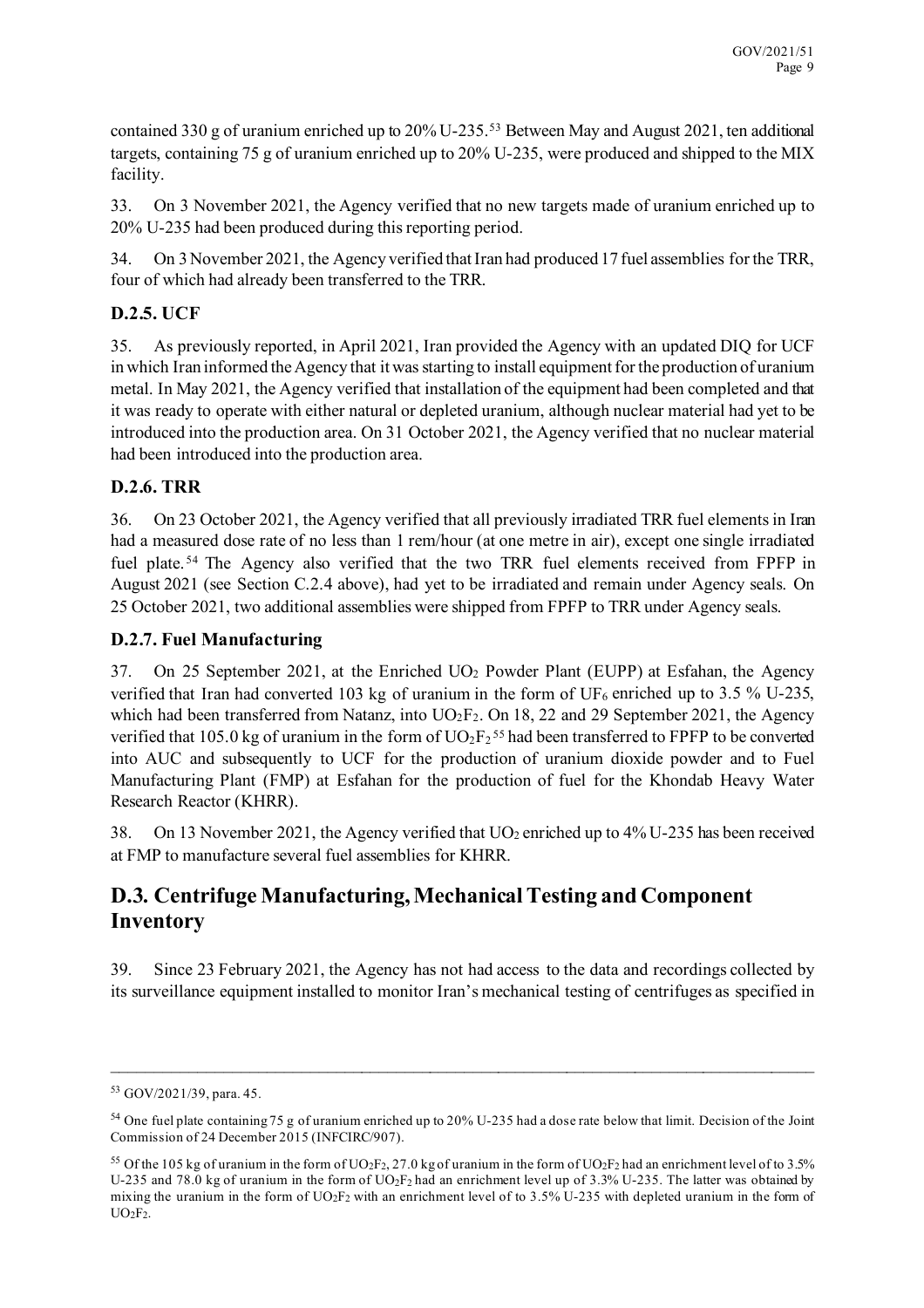the JCPOA (paras 32 and 40). In January 2021, Iran began using a new location (at a workshop at Natanz), beyond those specified in the JCPOA, for mechanical testing of centrifuges.

40. Since 23 February 2021, Iran has no longer provided declarations to the Agency of its production and inventory of centrifuge rotor tubes, bellows and rotor assemblies, nor has it permitted the Agency to verify the items in the inventory (para. 80.1). Previously, the centrifuge component manufacturing equipment declared by Iran had also been used for activities beyond those specified in the JCPOA, such as the installation of the cascades described above (para. 80.2).

41. Since 23 February 2021, the Agency has not had access to the data and recordings collected by its surveillance equipment installed to monitor both the manufacturing of rotor tubes and bellows. Consequently, the Agency has been unable to verify whether Iran has produced any IR-1 centrifuges, including IR-1 centrifuge rotor tubes, bellows or rotor assemblies to replace those that have been damaged or failed (para. 62) and has no information on the inventory of rotor tubes, bellows and rotor assemblies. Nor can the Agency confirm the extent to which Iran is continuing to manufacture centrifuge rotor tubes using carbon fibre that had not been subject to previous continuous Agency containment and surveillance measures. [56,](#page-9-0)[57](#page-9-1)

### **D.4. Enriched Uranium Stockpile**

42. As previously reported, since 1 July 2019, the Agency has verified that Iran's total enriched uranium stockpile has exceeded 300 kg of UF<sub>6</sub> enriched up to 3.67% U-235 (or the equivalent in different chemical forms) (para. 56).<sup>[58](#page-9-2)</sup> The quantity of 300 kg of UF<sub>6</sub> corresponds to 202.8 kg of uranium. [59](#page-9-3)

43. Since the previous report the following changes to the inventory of uranium enriched up to 2% U-235, enriched up to 5% U-235, enriched up to 20% U-235 and enriched up to 60% U-235, as declared by Iran and verified by the Agency at the enrichment facilities, were as follows(see also Annex III):

- **FEP:** Iran has estimated<sup>[60](#page-9-4)</sup> that from 28 August 2021 to 5 November 2021, 501.4 kg of UF<sub>6</sub> enriched up to 5% U-235 were produced from natural UF<sub>6</sub>.<sup>[61](#page-9-5)</sup>
- **FFEP:** Iran has estimated that from 30 August to 5 November 2021, 310.8 kg of UF<sub>6</sub> enriched up to 5% U-235 were fed into cascades at FFEP,  $62$  and that 43.7 kg of UF<sub>6</sub> enriched up to 20% U-235 were produced,  $63$  and that 262.6 kg of UF<sub>6</sub> enriched up to 2% U-235 were accumulated as tails.

\_\_\_\_\_\_\_\_\_\_\_\_\_\_\_\_\_\_\_\_\_\_\_\_\_\_\_\_\_\_\_\_\_\_\_\_\_\_\_\_\_\_\_\_\_\_\_\_\_\_\_\_\_\_\_\_\_\_\_\_\_\_\_\_\_\_\_\_\_\_\_\_\_\_\_\_\_\_\_\_\_\_

<span id="page-9-6"></span> $62$  Iran estimated that 4.5 kg of UF<sub>6</sub> enriched up to 5% U-235 were dumped (i.e. not used for the enrichment of UF<sub>6</sub> but remaining in the process); the nuclear material is still in process and has not been measured; its average enrichment could be slightly above the level of the feed material. This amount is included in the inventory of low enriched uranium at FFEP.

<span id="page-9-7"></span> $63$  Out of the overall production of UF<sub>6</sub> enriched up to 20% U-235 at FFEP since 16 February 2021, the Agency verified 145.5 kg of UF6.

<span id="page-9-0"></span><sup>56</sup> GOV/INF/2019/12, para. 6.

<span id="page-9-1"></span><sup>57</sup> Decision of the Joint Commission of 14 January 2016 (INFCIRC/907).

<span id="page-9-2"></span><sup>58</sup> GOV/INF/2019/8, paras 2 and 3.

<span id="page-9-3"></span><sup>59</sup> Considering the standard atomic weight of uranium and fluorine.

<span id="page-9-4"></span> $60$  Since 23 February 2021, as the Agency has only been able to verify Iran's production of enriched UF<sub>6</sub> once the enriched uranium product has been removed from the process, the quantity of nuclear material that remains in the process can only be estimated.

<span id="page-9-5"></span><sup>&</sup>lt;sup>61</sup> Out of the overall production of UF<sub>6</sub> enriched up to 5% U-235 at FEP since 16 February 2021, the Agency has verified 1553.8 kg of UF6.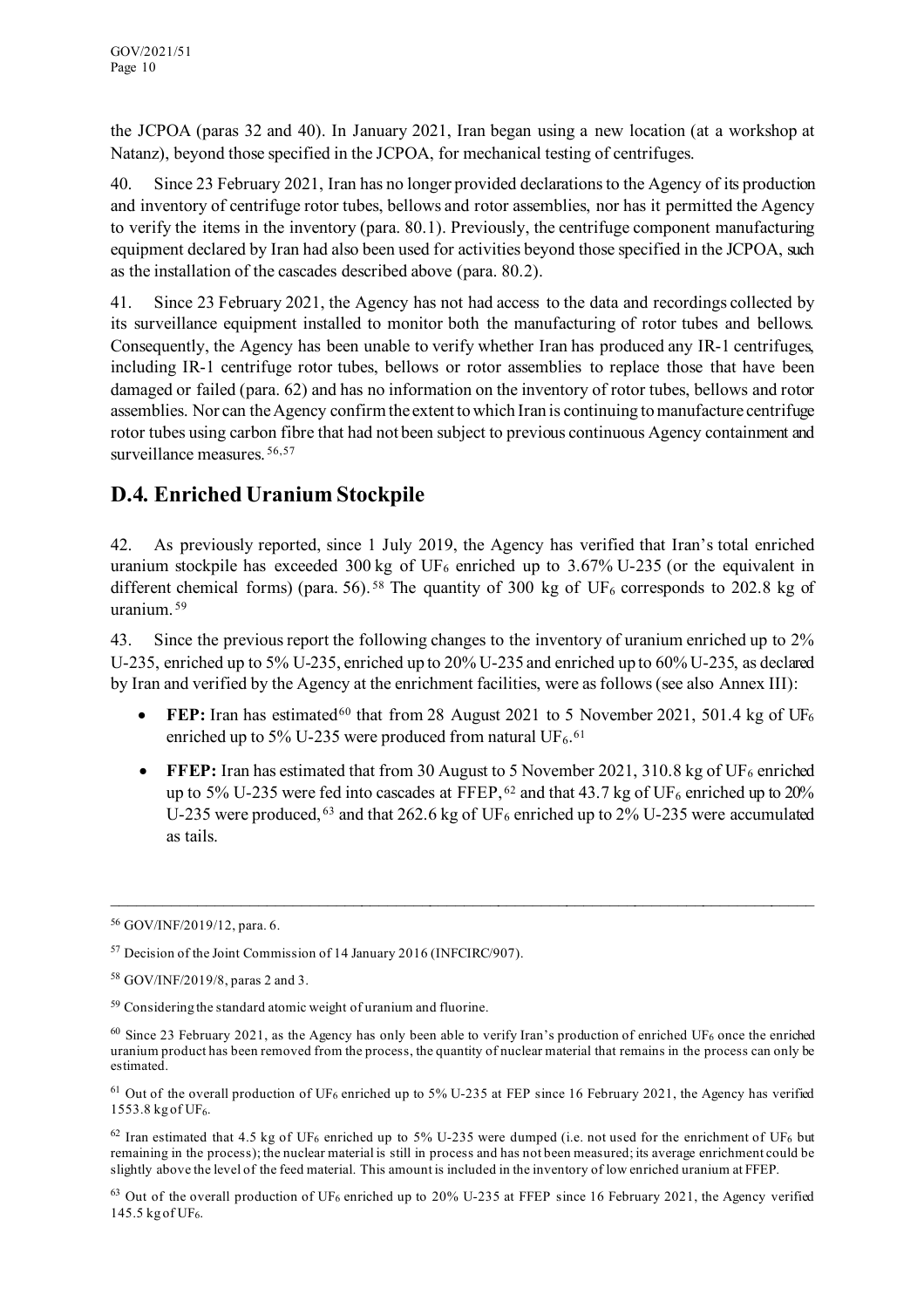• **PFEP:** Iran has estimated that from 30 August to 5 November 2021:<sup>[64](#page-10-0)</sup> 104.2 kg of UF<sub>6</sub> enriched up to 2% U-235 were produced in R&D lines 2,<sup>[65](#page-10-1)</sup> 3 and 5; 562.3 kg of UF<sub>6</sub> enriched up to 5% U-235 were fed into cascades installed in R&D production lines 1, 4 and 6; 294.5 kg<sup>[66](#page-10-2)</sup> of UF<sub>6</sub> enriched up to 5% U-235 were produced in production line 1; 11.4 kg of UF<sub>6</sub> enriched up to 60% U-235 were produced in R&D production lines 4 and 6;<sup>[67](#page-10-3)</sup> and 256.5 kg of UF<sub>6</sub> enriched up to  $2\%$  U-235 were accumulated as tails from R&D production line 1.<sup>[68](#page-10-4)</sup>

44. On 3 November 2021, the Agency verified that the inventory of uranium enriched up to 20% U-235 in forms other than UF<sub>6</sub> was of 34.2 kg of uranium<sup>[69](#page-10-5)</sup> and consisted of: 24.9 kg of uranium in the form of fuel assemblies, 8.4 kg of uranium in the form of intermediate products, [70](#page-10-6) and 0.9 kg of uranium in the form of liquid and solid scrap.

45. Since 16 February 2021, the Agency has not been able to verify Iran's total enriched uranium stockpile, comprising enriched uranium produced at FEP, PFEP and FFEP and consumed as feed material at PFEP and FFEP. [71](#page-10-7) Based on the information in the previous paragraphs, the Agency has estimated that, as of 6 November 2021, Iran's total enriched uranium stockpile was 2489.7 kg. This figure represents an increase of  $48.4 \text{ kg}^{72}$  $48.4 \text{ kg}^{72}$  $48.4 \text{ kg}^{72}$  since the previous quarterly report. The estimated stockpile comprised 2313.4 kg of uranium in the form of UF $_6$ ; 125.4 kg of uranium in the form of uranium oxide and other intermediate products; 35.4 kg of uranium in fuel assemblies and rods; and 15.5 kg of uranium in liquid and solid scrap.

46. As of 6 November 2021, the estimated total enriched uranium stockpile in the form of UF<sub>6</sub> of 2313.4 kg comprises: 559.6 kg of uranium enriched up to 2% U-235 (+55.8 kg since the previous quarterly report); 1622.3 kg of uranium enriched up to 5% U-235 (-152.5 kg<sup>73</sup>); 113.8 kg of uranium enriched up to  $20\%$  U-235 (+29.5 kg); and 17.7 kg of uranium enriched up to  $60\%$  U-235 (+7.7 kg).

<span id="page-10-0"></span> $64$  During the reporting period the annual physical inventory verification (PIV) was carried out at PFEP. For this purpose, the production of UF<sub>6</sub> enriched up to 2% U-235 was stopped for nine days and the production of UF<sub>6</sub> enriched up to 60% U-235 was stopped for three days.

<span id="page-10-1"></span><sup>65</sup> Up to 23 October 2021 (see paragraph 22 above).

<span id="page-10-2"></span><sup>&</sup>lt;sup>66</sup> This amount includes UF<sub>6</sub> enriched up to 5% U-235 in tails from R&D production lines 4 & 6 not fed into R&D production line 1.

<span id="page-10-3"></span> $67$  Out of the overall production at PFEP using lines 1, 4 and 6, since 14 April 2021, the Agency verified that the following amounts were produced: 224.0 kg of UF6 enriched up to 5% U-235, 25.1 kg of UF6 enriched up to 20% U-235 and 18.6 kg of UF6 enriched up to 60% U-235.

<span id="page-10-4"></span><sup>68</sup> Tails from R&D line 1 have an approximate enrichment up to 2% U-235 and are included in the uranium stockpile enriched up to 2% U-235.

<span id="page-10-5"></span><sup>69</sup> 0.7 kg of uranium enriched up to 20% U-235 was down blended to less than 5% U-235.

<span id="page-10-6"></span> $70$  Including the uranium enriched up to 20% U-235 used in the experiments of the uranium metal production for the new TRR fuel.

<span id="page-10-7"></span> $71$  Under Iran's Safeguards Agreement, the Agency is able to verify the physical inventory of nuclear material at each declared facility at the annual PIV.

<span id="page-10-8"></span><sup>&</sup>lt;sup>72</sup> Since the previous quarterly report, 364.9 kg of uranium (up to 2% U-235) in the form of UF<sub>6</sub> was mixed with depleted uranium resulting in 4512.4 kg of uranium enriched at 0.736% U-235, which is not included in the stockpile of enriched uranium.

<span id="page-10-9"></span><sup>&</sup>lt;sup>73</sup> The overall decrease of the stockpile in the form of UF<sub>6</sub> includes 103.4 kg of uranium in the form of UF<sub>6</sub> enriched up to 5% U-235 which were transferred to EUPP and converted to uranium oxide and its intermediate products, and the figures mentioned in previous paragraphs on production and consumption of UF<sub>6</sub> enriched up to 5% U-235 at the enrichment plants.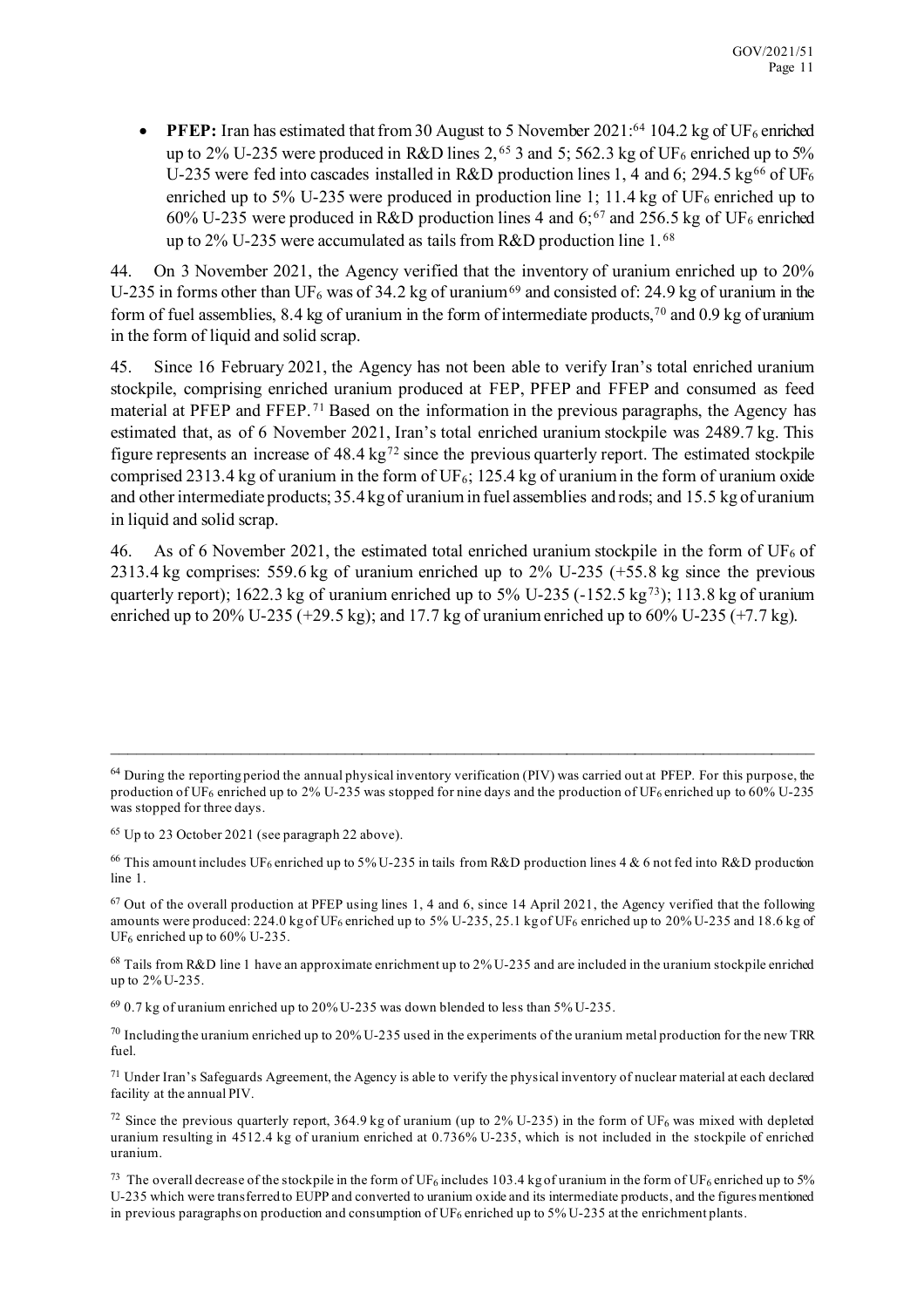# **E. Transparency Measures**

47. Since 23 February 2021, the Agency has not: had access to the data from its on-line enrichment monitors and electronic seals, or access to the measurement recordings registered by its installed measurement devices (para. 67.1); been provided with any information or access to data from containment and surveillance measures relating to the transfer to UCF of UOC produced in Iran or obtained from any other source (para. 68); had access to the data and recordings collected by its surveillance equipment installed to monitor the production of UOC. Iran has also not provided the Agency with any information on the production of UOC or on whether it has obtained UOC from any other source (para. 69).

48. Iran has continued to issue long-term visas to Agency inspectors designated for Iran as requested by the Agency, provided proper working space for the Agency at nuclear sites and facilitated the use of working space at locations near nuclear sites in Iran (para. 67.2). Matters relating to the treatment of Agency inspectors are set out in GOV/2021/52.

# **F. Other Relevant Information**

49. Since 23 February 2021, Iran has no longer provisionally applied the Additional Protocol to its Safeguards Agreement in accordance with Article 17(b) of the Additional Protocol (para. 64). Iran has not provided updated declarations and the Agency has not been able to conduct any complementary access under the Additional Protocol to any sites and locations in Iran during this reporting period. In addition, Iran has not implemented modified Code 3.1 of the Subsidiary Arrangements to Iran's Safeguards Agreement during this reporting period (para. 65). Subsequently, Iran informed the Agency that it does not have a plan to construct a new nuclear facility in the near future and that it was ready to work with the Agency to find a mutually acceptable solution to address the issue of modified Code 3.1. Other matters previously addressed in this section relating to Iran's implementation of its Safeguards Agreement and Additional Protocol [74](#page-11-0) are addressed in GOV/2021/52.

50. During this reporting period, the Agency was unable to verify Iran's otherJCPOA nuclear-related commitments, including those set out in Sections D, E, S and T of Annex I of the JCPOA.

51. During this reporting period, the Agency has attended one meeting of the Procurement Working Group of the Joint Commission (JCPOA, Annex IV – Joint Commission, para. 6.4.6).

# **F. Summary**

52. Since 23 February 2021, the Agency's verification and monitoring activities have been seriously undermined as a result of Iran's decision to stop the implementation of its nuclear-related commitments under the JCPOA, including the Additional Protocol.

53. In the absence of regular Agency access to its verification and monitoring equipment under the JCPOA, the Agency considers that the temporary agreement reached in February 2021 facilitated the maintenance of continuity of knowledge. However, the repeated prolongation of the agreement, which has now been in place for around nine months, is becoming a significant challenge to the Agency's ability to restore this continuity of knowledge.

<span id="page-11-0"></span><sup>74</sup> GOV/2020/51, paras 33-35.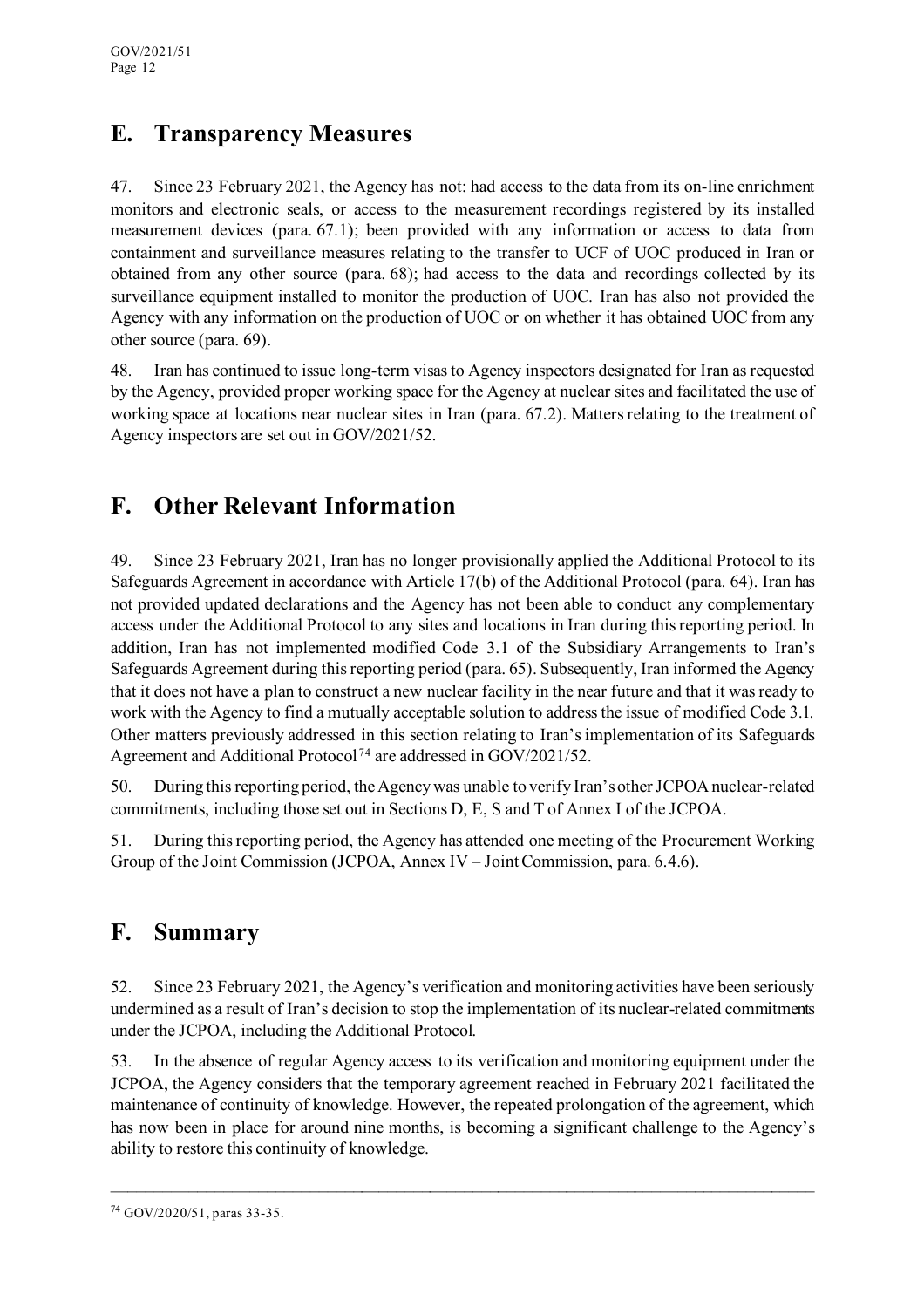54. In addition, contrary to the agreement reached between the Agency and Iran on 12 September 2021, the lack of access to the Karaj workshop has meant that the restoration of surveillance and monitoring at all of Iran's facilities and locations could not be completed. This is seriously affecting the Agency's ability to restore continuity of knowledge at the workshop, which has been widely recognised as essential in relation to a return to the JCPOA.

55. On 15 November 2021, the Director General accepted an invitation to visit Tehran, the precise date of which is still being finalized, to hold high level consultations with the Iranian Government as agreed in the Joint Statement of 12 September 2021. The Director General looks forward to discussing current issues of mutual interest during this visit.

56. The Director General will continue to report as appropriate.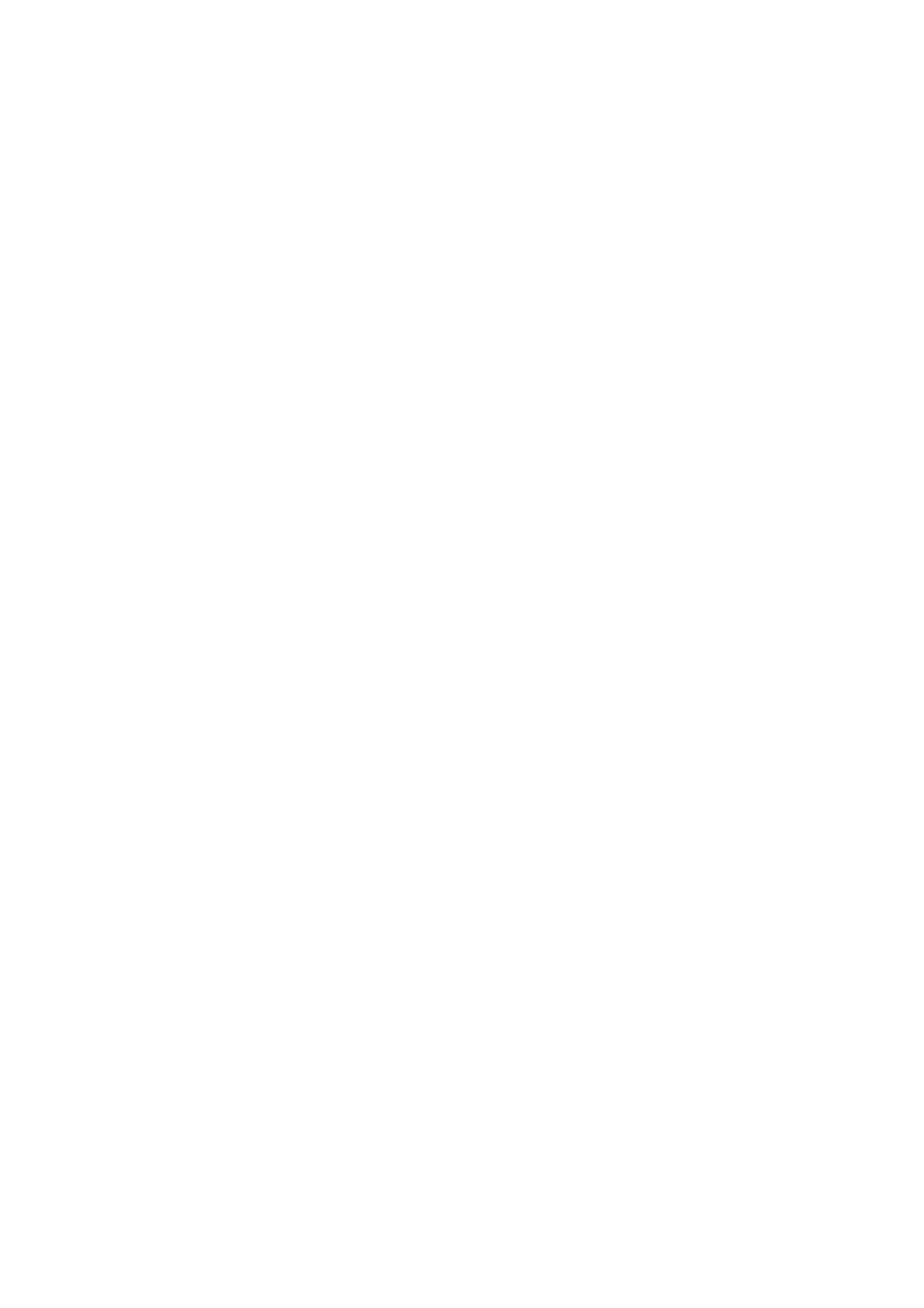#### ANNEX I

#### **Impact on Agency verification and monitoring resulting from Iran stopping implementation of its nuclear-related commitments as envisaged in the JCPOA[75](#page-14-0)**

The Agency is unable to:

| Monitor or verify Iranian production and inventory of heavy water;          | Para. 14 and para. 15      |
|-----------------------------------------------------------------------------|----------------------------|
| Verify that use of shielded cells, referred to in the decision of the Joint | Para, 21                   |
| Commission of 14 January 2016 (INFCIRC/907), are being operated as          |                            |
| approved by the Joint Commission;                                           |                            |
| Monitor and verify that all centrifuges and associated infrastructure in    | Para. $70$                 |
| storage remain in storage or have been used to replace failed or damaged    |                            |
| centrifuges                                                                 |                            |
| Perform daily access upon request to the enrichment facilities at Natanz    | Para. 71 and para. 51      |
| and Fordow                                                                  |                            |
| Verify in-process material at enrichment facilities to enable an accurate   | Para, 56                   |
| stockpile of enriched uranium to be calculated                              |                            |
| Verify whether or not Iran has conducted mechanical testing of centrifuges  | Para. 32 and para. 40      |
| as specified in the JCPOA                                                   |                            |
| Monitor or verify Iranian production and inventory of centrifuge rotor      | Para, 80.1                 |
| tubes, bellows or assembled rotors                                          |                            |
| Verify whether produced rotor tubes and bellows are consistent with the     | Para, 80.2                 |
| centrifuge designs described in the JCPOA                                   |                            |
| Verify whether produced rotor tubes and bellows have been used to           | Para, 80.2                 |
| manufacture centrifuges for the activities specified in the JCPOA           |                            |
| Verify whether rotor tubes and bellows have been manufactured using         | Para, 80.2                 |
| carbon fibre which meets the specifications agreed under the JCPOA          |                            |
| Monitor or verify Iranian production of UOC                                 | Para. 69                   |
| Monitor or verify Iranian procurement of UOC from any other source          | Para. 69                   |
| Monitor or verify whether UOC produced in Iran or obtained from any         | Para. 68                   |
| other source has been transferred to UCF                                    |                            |
| Verify Iran's other JCPOA nuclear-related commitments, including those      |                            |
| set out in Sections D, E, S and T of Annex I of the JCPOA                   |                            |
| Receive any updated declarations from Iran or conduct any                   | <b>Additional Protocol</b> |
| complementary access to any sites and locations in Iran during this         |                            |
| reporting period                                                            |                            |

<span id="page-14-0"></span><sup>75</sup> Implementation of modified Code 3.1 is a legal obligation and is not reflected in the table.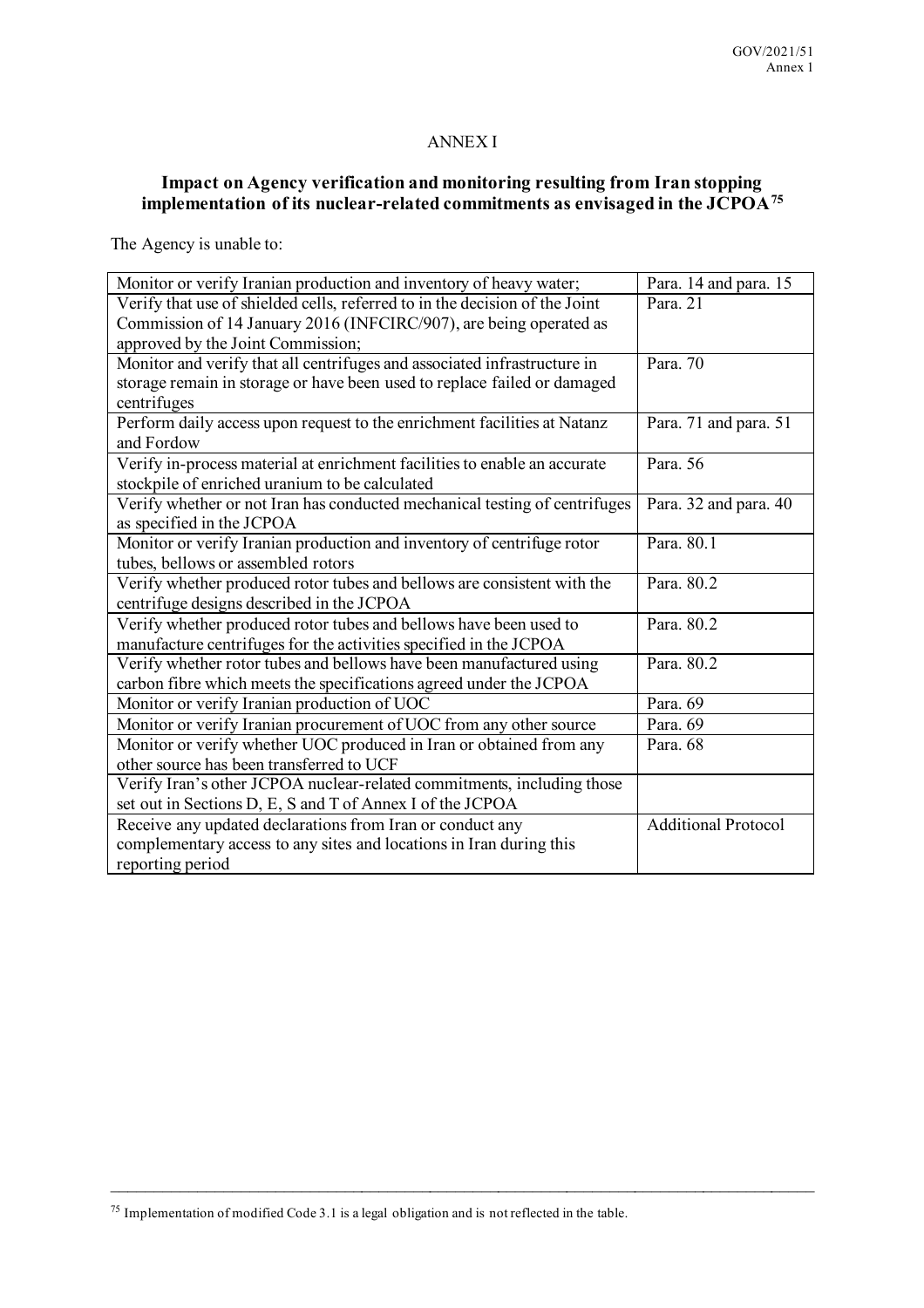#### ANNEX II

#### **Three updates since the Director General's previous Quarterly Report**

| <b>GOV/INF</b> | Date              | Content                                                       |
|----------------|-------------------|---------------------------------------------------------------|
| 2021/42        | 12 September 2021 | The Joint Statement relating to the Agency's servicing of its |
|                |                   | monitoring and surveillance equipment under the JCPOA in Iran |
| 2021/43        | 26 September 2021 | Update on developments related to the Agency's monitoring and |
|                |                   | surveillance equipment under the JCPOA in Iran                |
| 2021/44        | 25 October 2021   | R&D activities at PFEP using uranium enriched up to 20% U-235 |